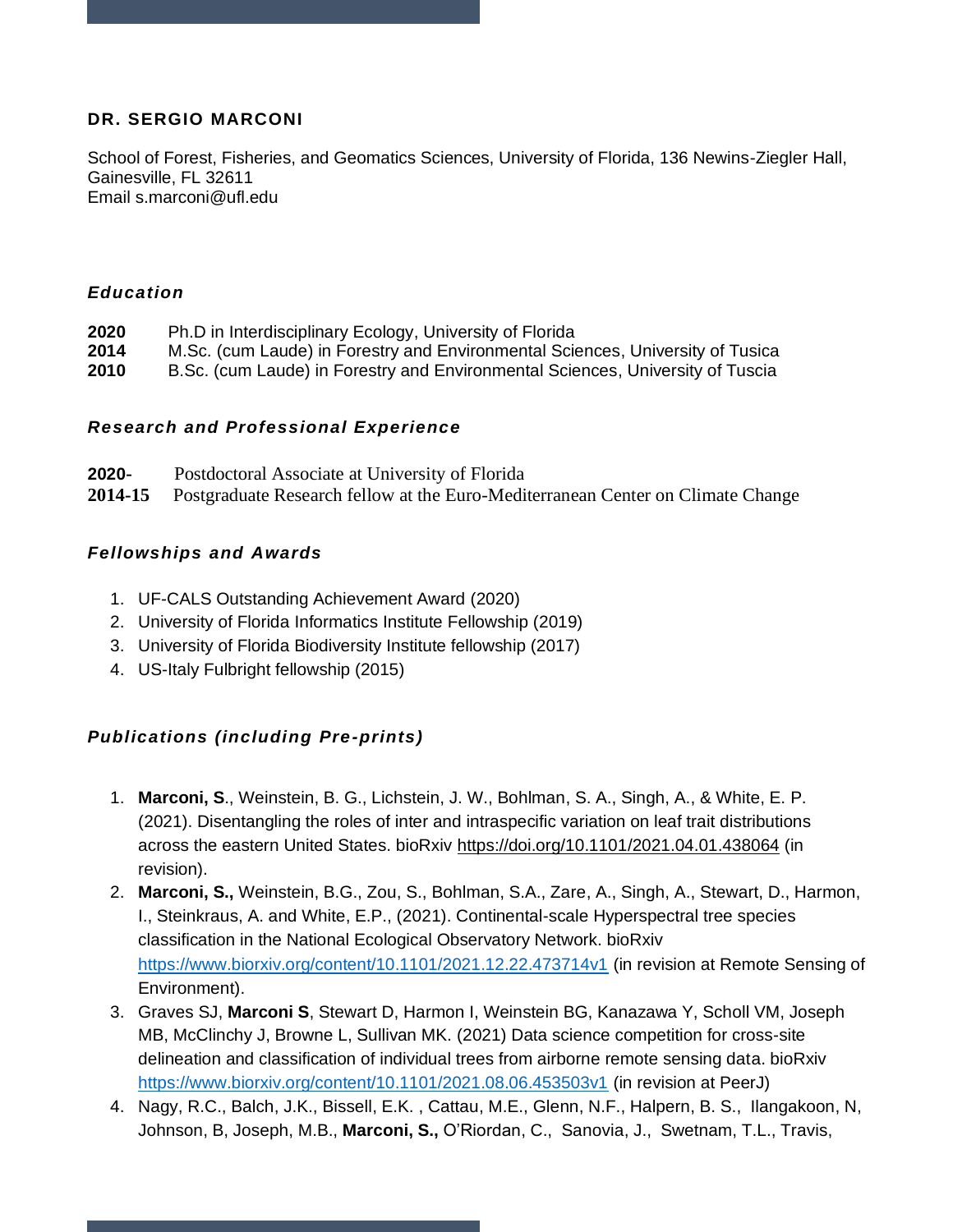W.R., Wasser, L.A., Zarnetske, P., Abdulrahim, M., Adler, J., Barnes, G., Bartowitz, K.J., Blake, R. E., Bombaci, S.P., Brun, J., Buchanan, J.D., Chadwick, K.D., Chapman, M.S., Chong, S.S., Chung, Y.A., Corman, J.R., Couret, J., Crispo, E., Doak, T.G., Donnelly, A., Duffy, K.A., Dunning, K.H., Duran, S.M., Edmonds, J.W., Fairbanks, D.E., Felton, A.J., Florian, C.R., Gann, D., Gebhardt, M., Gill, N.S., Gram, W.K., Guo, J.S., Harvey, B.J., Hayes, K.R., Helmus, M.R., Hensley, R.T., Hondula, K.L., Huang, T., Hundertmark, W.J., Iglesias, V., Jacinthe P., Jansen, L.S., Jarzyna, M.A., Johnson, T.M., Jones, K.D., Jones, M.A., Just, M.G., Kaddoura, Y.O., Kagawa-Vivani, A.K., Kaushik, A., Keller, A.B., King, K.B.S., Kitzes, J., Koontz, M.J., Kouba, P.V., Kwan, W., LaMontagne, J.M., LaRue, E.A., Li, D., Li, B., Lin Y., Liptzin, D., Long, W.A., Mahood ,A.L., Malloy, S.S., Malone, S.L., McGlinchy, J.M., Meier, C.L., Melbourne, B.A., Mietkiewicz, N., Morisette, J.T., Moustapha, M., Muscarella, C., Musinsky, J., Muthukrishnan, R., Naithani, K., Neely, M., Norman, K., Parker, S.M., Perez Rocha, M., Petri, L., Ramey, C.A., Record, S., Rossi, M.W., SanClements, M., Scholl V.M., Schweiger A.K., Seyednasrollah B., Sihi D., Smith K.R., Sokol E.R., Spaulding, S.A., Spiers, A.I., St. Denis, L.A., Staccone, A.P., Stack Whitney, K., Stanitski, D.M., Stricker, E., Surasinghe, T.D., Thomsen, S.K., Vasek, P.M., Xiaolu, L., Yang, D., Yu, D., Yule, K.M., & Zhu, K. "Harnessing the NEON Data Revolution to Advance Open Environmental Science with a Diverse and Data-Capable Community". Ecosphere 12.12 (2021): e03833

- 5. Kitzes, J., Joseph, M., **Marconi, S.**, Bombaci, S., Yang, Di, Blake, R., Schweiger, A., Chapman, M., LaRue, L., Duran, S., & Thilina, S., "Biodiversity instrumentation and machine learning". Ecosphere 12.11 (2021): e03795.
- 6. Stewart, D., Zare, A., **Marconi, S.,** Weinstein, B., White, E.P., Graves, S., Bohlman, S.A., & Singh A. RandCrowns: A Quantitative Metric for Imprecisely Labeled Tree Crown Delineation. IEEE Journal of Selected Topics in Applied Earth Observations and Remote Sensing 14 (2021): 11229-11239.
- 7. Weinstein, B., Graves, S., **Marconi, S**., Singh, A., Zare, A., Stewart, D., Bohlman, S.A., & White, E. P. (2020). A benchmark dataset for canopy crown detection and delineation in coregistered airborne RGB, LiDAR and hyperspectral imagery from the National Ecological Observation Network. PLoS computational biology 17.7 (2021): e1009180.
- 8. **Marconi, S.,** Graves, S. J., Weinstein, B. G., Bohlman, S., & White, E. P. (2021). Estimating individual level plant traits at scale. Ecological Applications 31(4): e02300. <https://doi.org/10.1002/eap.2300>
- 9. Weinstein, B. G., **Marconi, S**., Bohlman, S. A., Zare, A., Singh, A., Graves, S. J., & White, E. P. (2021). A remote sensing derived data set of 100 million individual tree crowns for the National Ecological Observatory Network. Elife, 10. [10.7554/eLife.62922](/Volumes/Athena/BackUps/Nov2021/actualBKUP/Others/10.7554/eLife.62922)
- 10. Weinstein, B. G., **Marconi, S.,** Aubry‐Kientz, M., Vincent, G., Senyondo, H. & White, E. P. (2020). DeepForest: A Python package for RGB deep learning tree crown delineation. Methods in Ecology and Evolution, 11(12), 1743-1751.<https://doi.org/10.1111/2041-210X.13472>
- 11. Weinstein, B. G., **Marconi, S**., Bohlman, S. A., Zare, A., & White, E. P. (2020). Cross-site learning in deep learning RGB tree crown detection. Ecological Informatics, 56, 101061. <https://doi.org/10.1016/j.ecoinf.2020.101061>
- 12. Taylor, S. D., & **Marconi, S.** (2020). Rethinking global carbon storage potential of trees. A comment on Bastin et al.(2019). Annals of Forest Science, 77(2), 1-7. <https://doi.org/10.1007/s13595-020-0922-z>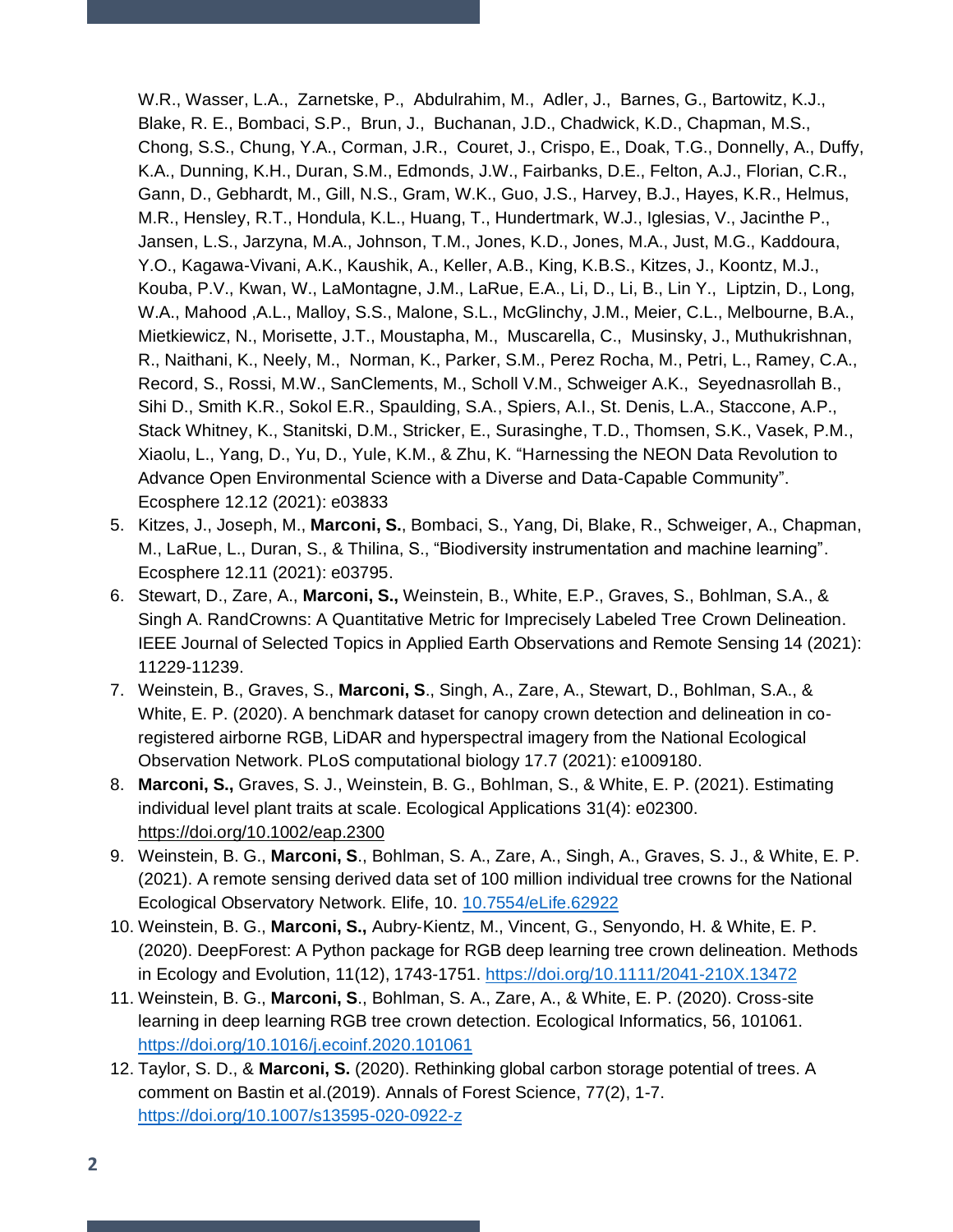- 13. **Marconi, S.,** Graves, S. J., Gong, D., Nia, M. S., Le Bras, M., Dorr, B. J., Fontana, P., Gearhart, J., Greenberg, C., Harris, D.J., Kumar, S.A., Nishant A., Prarabdh, J., Rege, S.U., Bohlman, S.A., White, E.P. & Wang, D. Z. (2019). A data science challenge for converting airborne remote sensing data into ecological information. PeerJ, 6, e5843. <https://doi.org/10.7717/peerj.5843>
- 14. Weinstein, B. G., **Marconi, S**., Bohlman, S., Zare, A., & White, E.P. (2019). Individual treecrown detection in RGB imagery using semi-supervised deep learning neural networks. Remote Sensing, 11(11), 1309.<https://doi.org/10.3390/rs11111309>
- 15. Choi, H., Sadeghian, A., **Marconi, S.,** White, E.P., & Wang, D. Z. (2019). Measuring Impact of Climate Change on Tree Species: analysis of JSDM on FIA data. arXiv [https://arxiv.org/abs/1910.04932.](https://arxiv.org/abs/1910.04932)
- 16. **Marconi, S.,** Chiti, T., Nolè, A., Valentini, R., & Collalti, A. (2017). The role of respiration in estimation of net carbon cycle: coupling soil carbon dynamics and canopy turnover in a novel version of 3D-CMCC forest ecosystem model. Forests, 8(6), 220. <https://doi.org/10.3390/f8060220>
- 17. Perugini, L., Caporaso, L., **Marconi, S.**, Cescatti, A., Quesada, B., de Noblet-Ducoudre, N., House, I.J., & Arneth, A. (2017). Biophysical effects on temperature and precipitation due to land cover change. Environmental Research Letters, 12(5), 053002. <https://doi.org/10.1088/1748-9326/aa6b3f>
- 18. Collalti, A., **Marconi, S.**, Ibrom, A., Trotta, C., Anav, A., D'Andrea, E., Matteucci, G. Montagnani ,M., Gielen, B., I. Mammarella, I., Grünwald, T., Knohl, A., Berninger F., Zhao Y., Valentini, R., & Santini, M. (2016). Validation of 3D-CMCC Forest Ecosystem Model (v. 5.1) against eddy covariance data for 10 European forest sites. Geoscientific Model Development, 9(2), 479-504[. https://doi.org/10.5194/gmd-9-479-2016](https://doi.org/10.5194/gmd-9-479-2016)
- 19. Vaglio Laurin, G., Hawthorne, W. D., Chiti, T., Di Paola, A., Cazzolla Gatti, R., **Marconi, S**., Noce, S., Grieco, E., Pirotti, F., & Valentini, R. (2016). Does degradation from selective logging and illegal activities differently impact forest resources? A case study in Ghana. iForest-Biogeosciences and Forestry, 9, 354-362.<https://doi.org/10.3832/ifor1779-008>
- 20. Collalti, A., Santini, M., **Marconi, S.**, Mattiuzzi, M., Candini, A., Natali, S., Nolè, A., & Valentini, R. (2013). Application of the 3D-CMCC FEM (Three Dimension Forest Ecosystem Model) on multi-temporal NDVI satellite imagery and future scenarios. In First annual conference, Società Italiana per le Scienze del Clima.

# *Software and Data Products*

- 1. **Marconi, S.,** Schools, V., Weinstein, B. "neonVegWrangler" an R package to retrieve and clean NEON terrestrial and airborne data (alpha),<https://doi.org/10.5281/zenodo.4647870>
- 2. Weinstein, B., **Marconi, S.**, Aubry‐Kientz, M., Vincent ,G., Senyondo, H., White, E.P. DeepForest: A Python package for RGB deep learning tree crown delineation, <https://zenodo.org/record/3906928>
- 3. **Marconi, S.,** Weinstein, B., Lichstein, J., Bohlman, S., Singh, A., White, E.P. Derived estimates of leaf traits for 1.2 million trees across Eastern US, <https://zenodo.org/record/4647559#.YIlz8i1h0dU>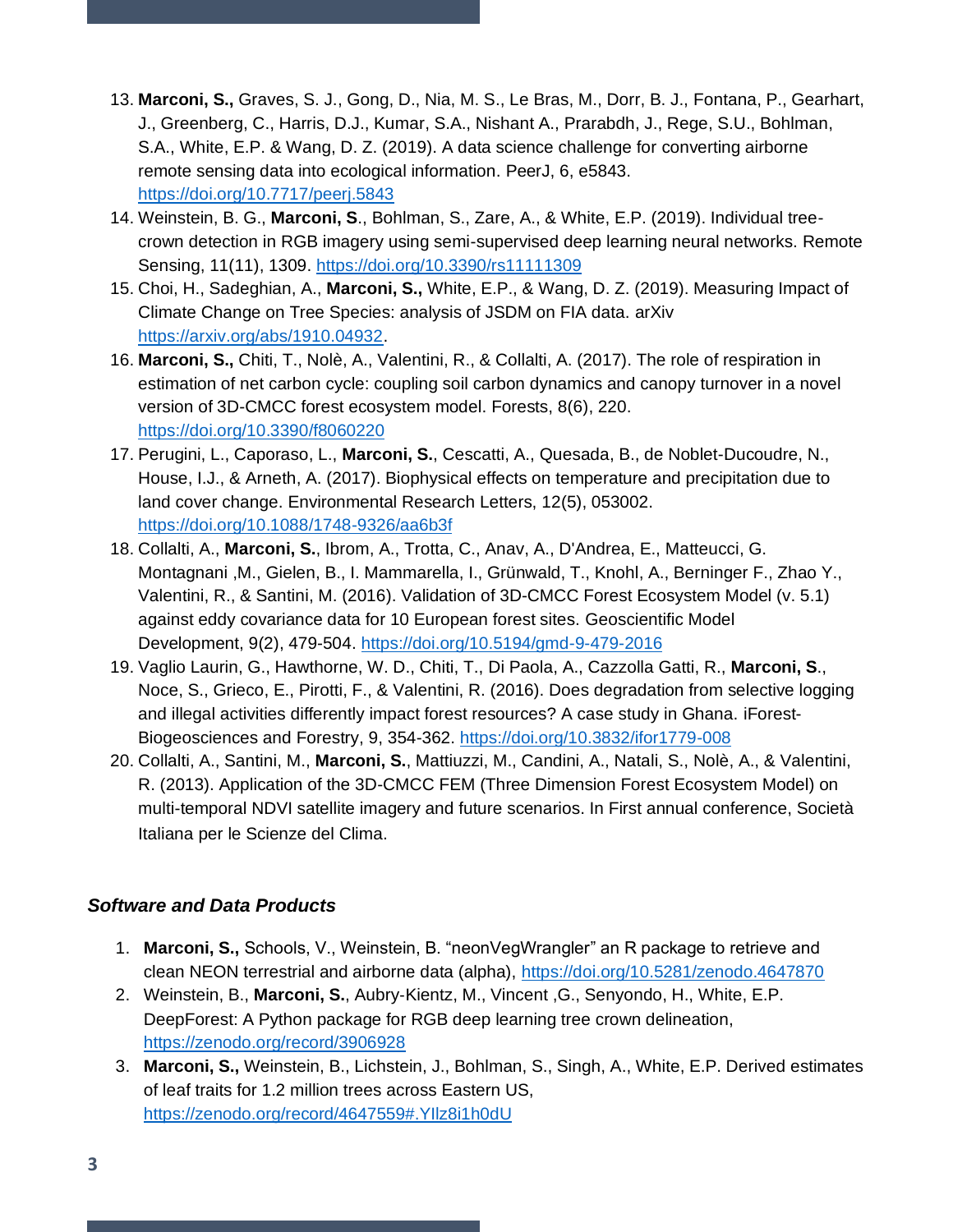- 4. Weinstein, B., **Marconi, S.,** Zare, A. Bohlman, S.A., Graves, S., Singh, A., & White E.P. NEON Tree Crowns Dataset<https://doi.org/10.5281/zenodo.3765872>
- 5. **Marconi, S.,** Graves, S.J., Weinstein, B., Bohlman, S.A., & White E.P. Derived estimates of leaf traits for ~5 million individual tree crowns at 2 NEON sites, <https://doi.org/10.5281/zenodo.3991815>
- 6. Graves, S., **Marconi, S.** IDTReeS 2020 Competition Dataset <https://doi.org/10.5281/zenodo.3934932>
- 7. Weinstein, B., **Marconi, S.,** White, E. Training Data for the NeonTreeEvaluation Benchmark <https://doi.org/10.5281/zenodo.3459803>
- 8. **Marconi, S.,** Graves, S. J., Gong, D., Nia, M. S., Le Bras, M., Dorr, B. J., Fontana, P., Gearhart, J., Greenberg, C., Harris, D.J., Kumar, S.A., Nishant, A., Prarabdh, J., Rege, S.U., Bohlman, S.A., White, E.P., & Wang, D. Z. 2019 ECODSE competition training set <https://doi.org/10.5281/zenodo.1206101>

# *Invited presentations*

- 1. **Marconi S.** "Rethinking the fundamental unit of ecological remote sensing: Scaling functional and structural traits from individuals to landscape scale". UF CESD invited seminar, 2020.
- 2. **Marconi S.** "Big not just data: NEON as the trans-disciplinary, open community to unlock ecology across space, taxa, and time.", Plenary talk at the NEON Science Summit, 2019.
- 3. **Marconi S.** "Rethinking the fundamental unit of ecological remote sensing: Scaling functional and structural traits from individuals to landscape scale". UF UFBI Symposium 2018.

# *Contributed Oral Presentations*

- 4. Duran, S.M., Falco, N., **Marconi, S.**, Efren, P., Henderson, A., Wainwright, H.M., Steltzer, H., Brodie, E., Saleska, S.R. and Enquist, B.J., 2021, December. Hyperspectral derived traits and vegetation indices predict rates of above-and below-ground carbon fluxes in alpine meadows. In AGU Fall Meeting 2021. AGU.
- 5. **Marconi S.** Disentangling the role of ecological drivers on forest biological dimensions across scales. SNRE exit seminar, Univeristy of Florida, 2020
- 6. **Marconi S.** Disentangling the role of ecological drivers on tree dimensions from landscape to continental scale. PEERS seminar, Univeristy of Florida, 2020
- 7. **Marconi S.** Disentangling the role of ecological drivers on tree dimensions from landscape to continental scale. UFII Fellows Journal club, 2020
- 8. **Marconi S.** Big Data in Ecology: Using HiPerGator to Disentangle the Effects of Climate on Million of Trees. 2<sup>nd</sup> Annual HiperGator Symposium, 2019
- 9. Chaudhary V. & **Marconi S**., Automatic categorization of camera trap images using machine learning. 3rd Annual UFBI symposium, 2019.
- 10. **Marconi S**, Graves SJ., Bohlman S, Lichstein JW, Singh A, White EP. Scaling up remote sensing fundamental unit: from pixel to crowns. Inferring forest structure and traits syndromes for each individual tree within NEON forest sites. Ecological Society of America Annual Meeting, Contributed Talk in Statistics (COS 87) New Orleans, 2018
- 11. S Graves\*, T Caughlin, **S Marconi**, S Bohlman "From pixels to function: Tree growth estimation from canopy hyperspectral reflectance", ForestSat 2018, DC